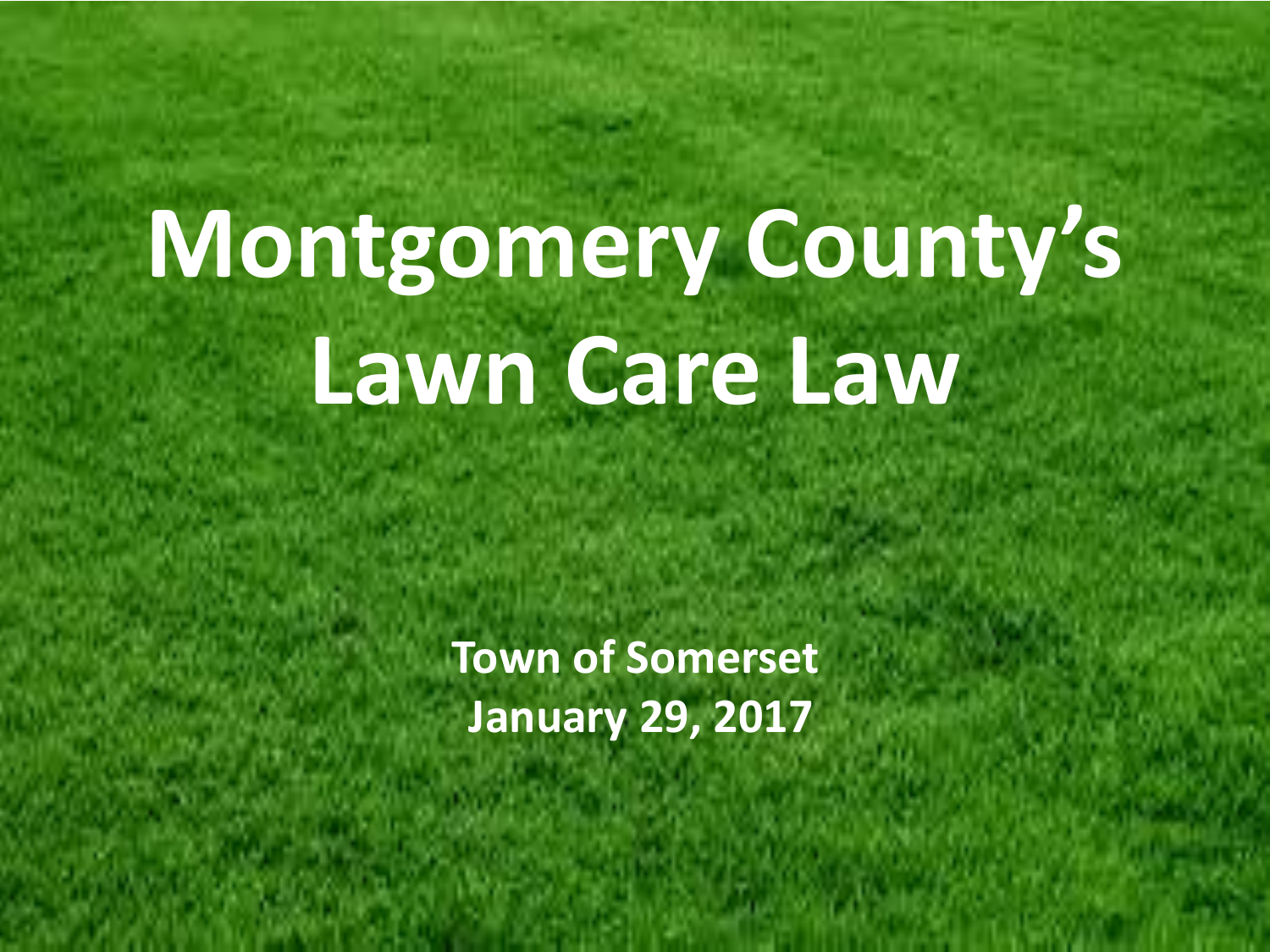

#### Background/History

- October 2012: District of Columbia *Pesticide Education and Control Amendment Act* – Regulates pesticide use on city property, schools, daycare centers and near waterways
- July 2013: Takoma Park *Safe Grow Act*  Regulates pesticide use on public and private lawns
- September 2013: County Council Transportation & Environment Committee work session – Broad discussion on variety of issues related to pesticide regulation and use
- October 2014: Introduction of County Bill 52-14 Introduction of bill preceded by letter from Councilmember George Leventhal outlining rationale for the legislation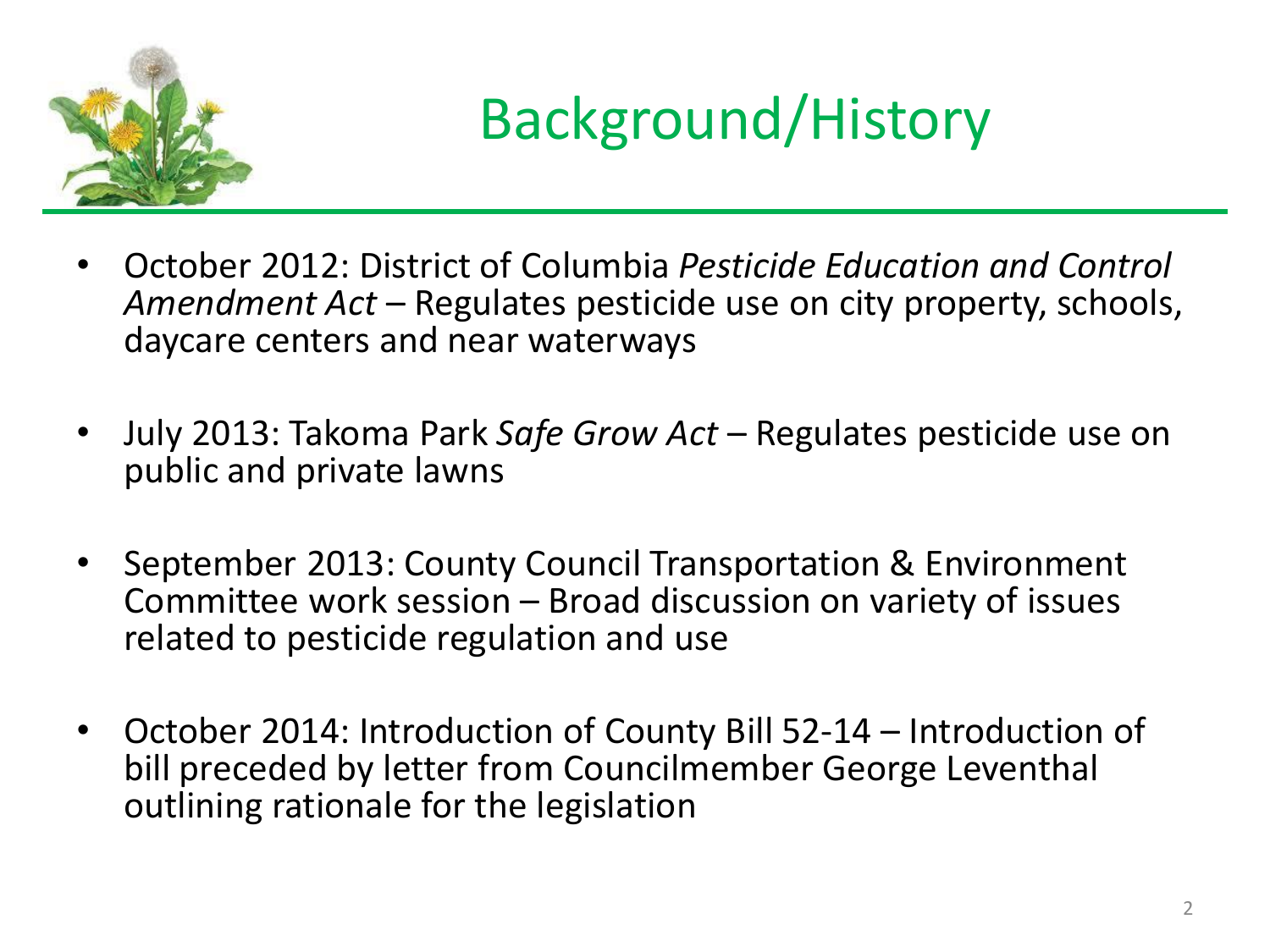

## Council Rationale for Adopting the Lawn Care Law

- **Human Health**  Pesticides, by definition, contain toxic substances, which may have detrimental effects on human health and the environment and, in particular, on children
- **Water Quality** Clean water is essential to human life, wildlife and the environment, and the unnecessary use of pesticides and herbicides for cosmetic purposes contributes to the deterioration of water quality
- **Effects on Pollinators** Bees and other pollinators are crucial to our ecosystem, and the use of neonicotinoid insecticides has been repeatedly and strongly linked with the collapse of honey bee colonies, as well as harm to aquatic insects and birds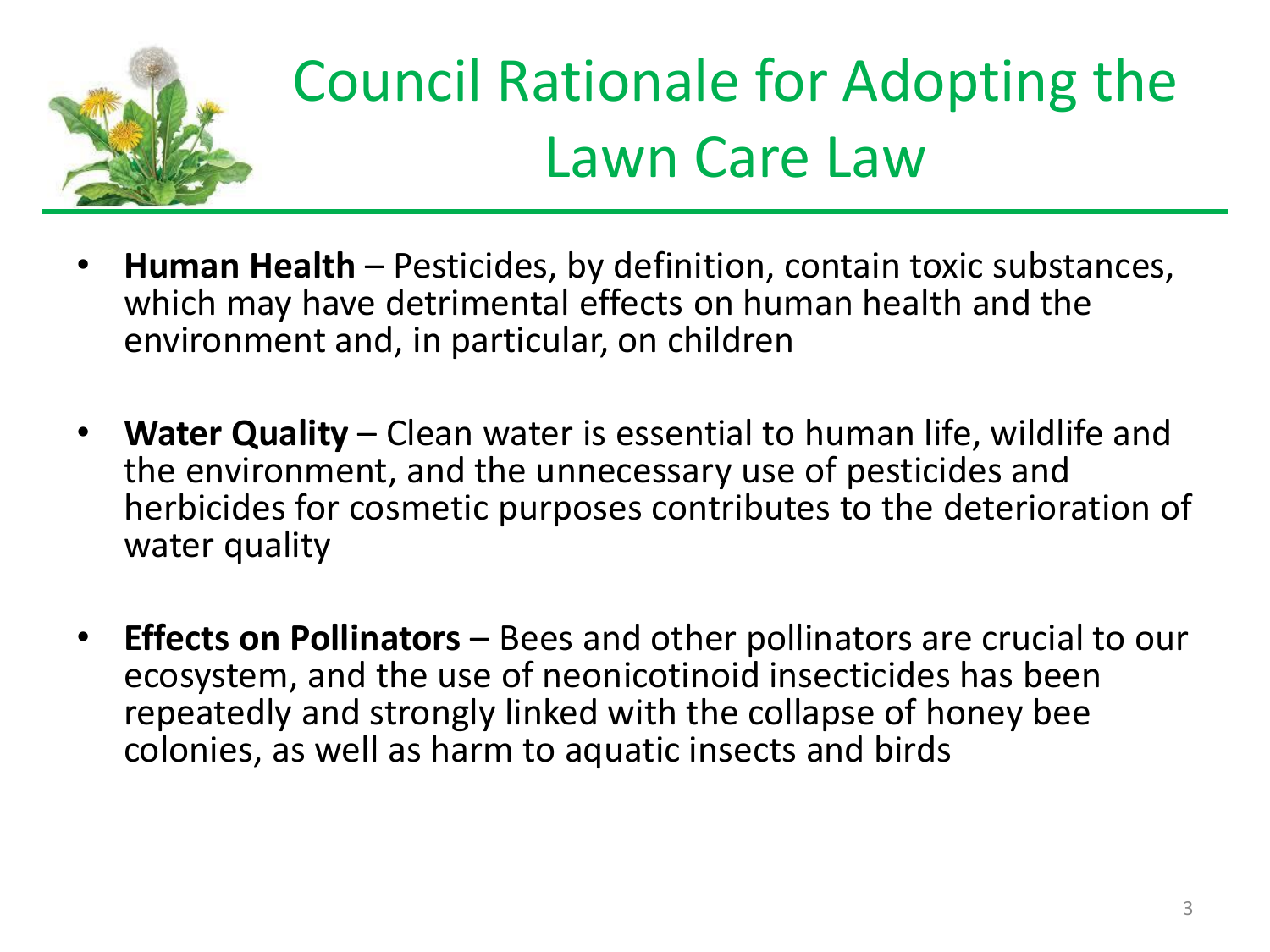

## Council Rationale for Adopting the Lawn Care Law (cont'd)

- **Alternatives Are Available**  There are non- and less-toxic alternatives and methods of cultivating a healthy, green lawn that do not pose a threat to public health, and the use of pesticides for cosmetic purposes is not necessary for the management of lawns, especially in light of the risks associated with their use
- **Federal & State Regulation Insufficient**  Pesticide regulations at the federal and State level, and the risk assessments that inform them, do not mimic real world exposure scenarios and fail to account for synergistic or cumulative effects of multiple chemicals acting on the same pathway; and often fail to take sensitive populations like children and pollinators into account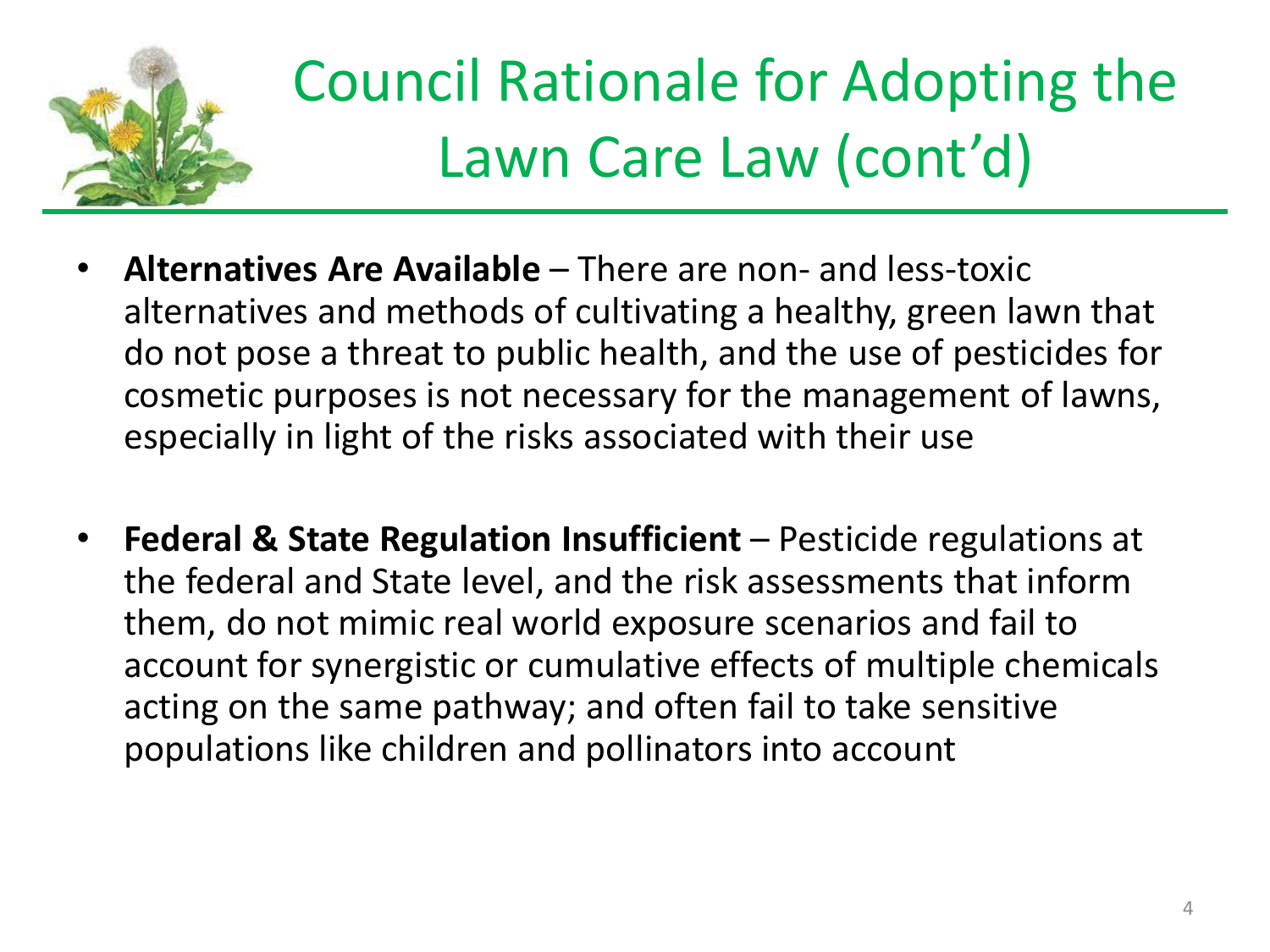

## Stated Purpose and Goal of the Lawn Care Law

- The stated purpose of the law is to:
	- Protect the public health and welfare
	- Minimize the potential pesticide hazard to people and the environment, consistent with the public interest in the benefits derived from the safe use and application of pesticides
- The stated goal of the law is to:
	- Inform the public about pesticide applications
	- Minimize the use of pesticides for cosmetic purposes, while not restricting the ability to use pesticides in agriculture, for the protection of public health, or for other public benefit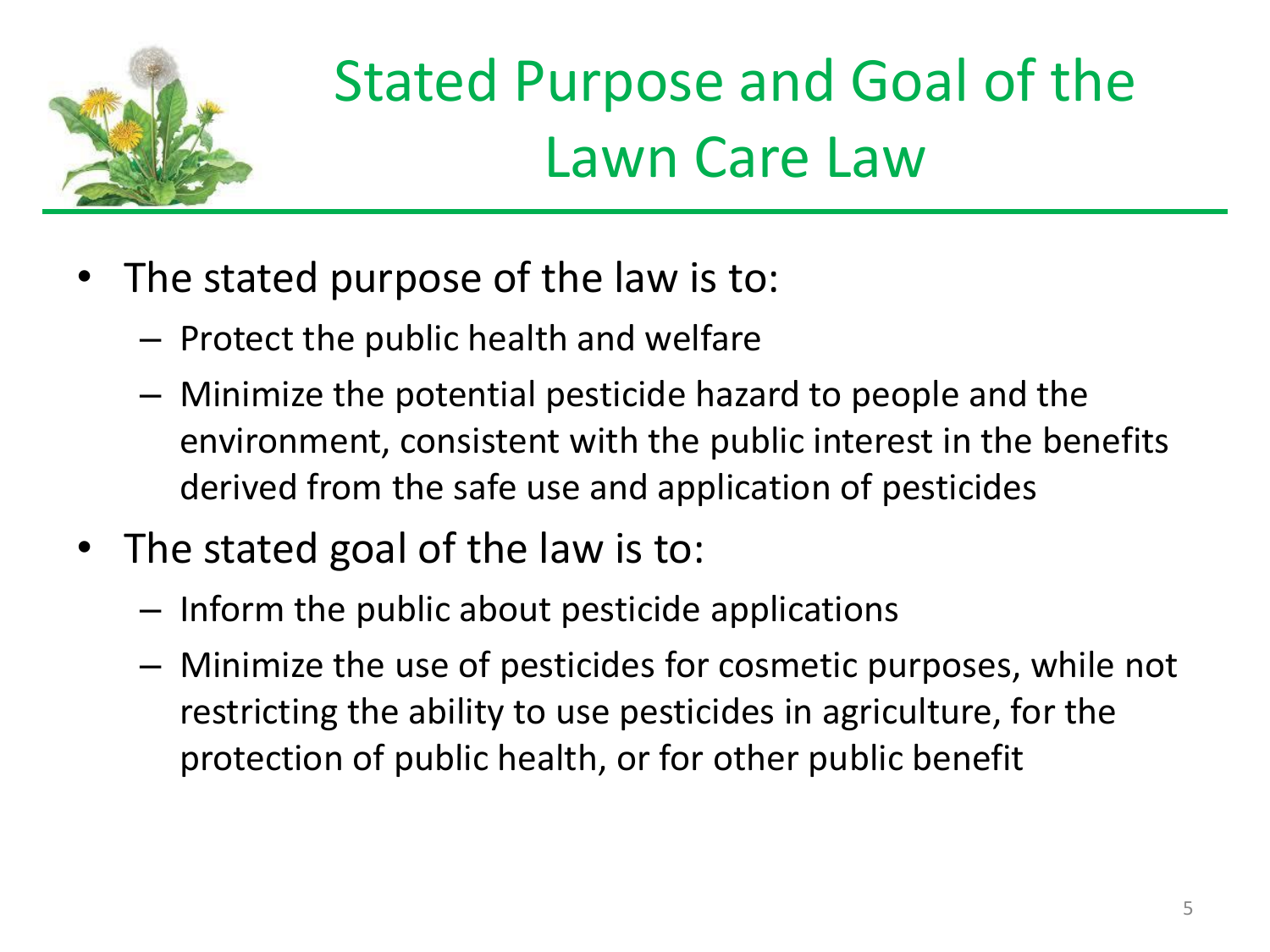

### Applicability of the Lawn Care Law

- Under state law (Section 4-111 of the Local Government Article of the Maryland Code), municipalities have the authority to opt out of certain County laws.
- Currently, the law would not apply in:
	-
	- City of Gaithersburg City of Rockville
	- Town of Garrett Park  **Town of Somerset**
	-
	-
- Chevy Chase Village Town of Poolesville
	-
	-
- Town of Kensington The City of Takoma Park
- Town of Laytonsville Town of Washington Grove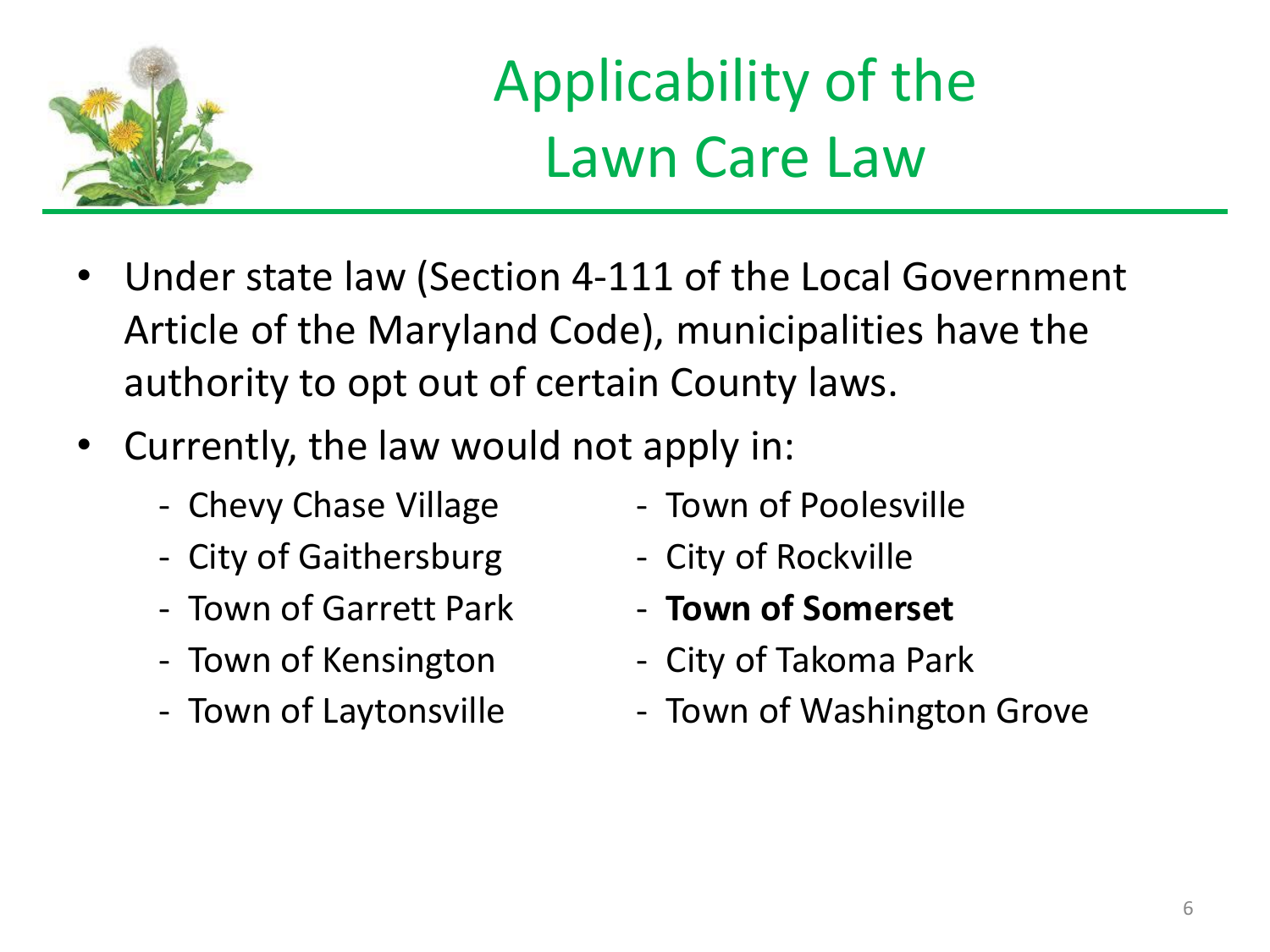

#### Legal Challenge

- There is currently a lawsuit pending in the Circuit Court challenging the Lawn Care Law.
- The plaintiffs in the lawsuit argue that the portion of the law that applies to private property is preempted by, and in conflict with, State law.
- The plaintiffs are seeking a declaration to this effect, and an injunction precluding the County from enforcing the law.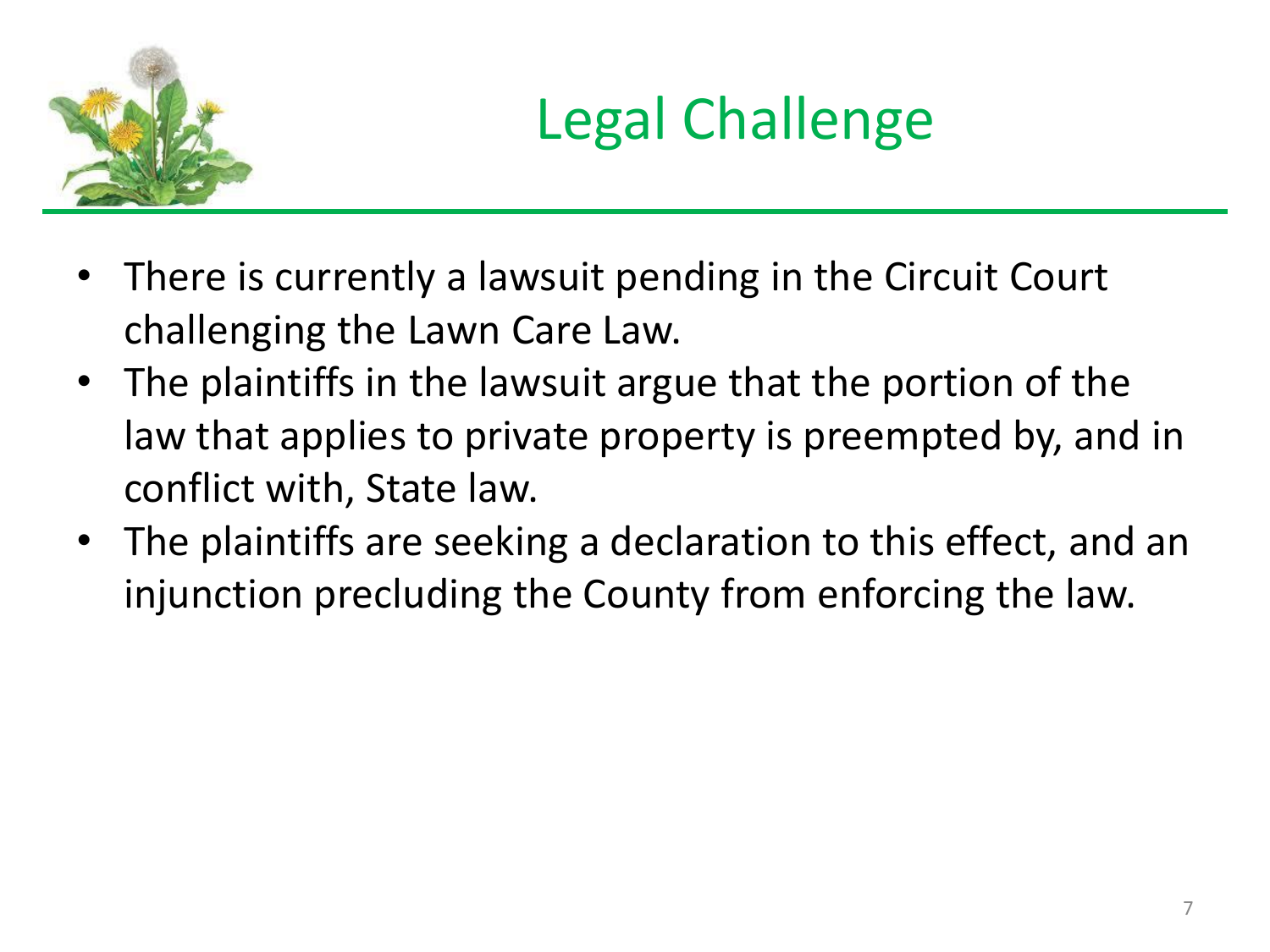

#### What Does the Lawn Care Law Do?

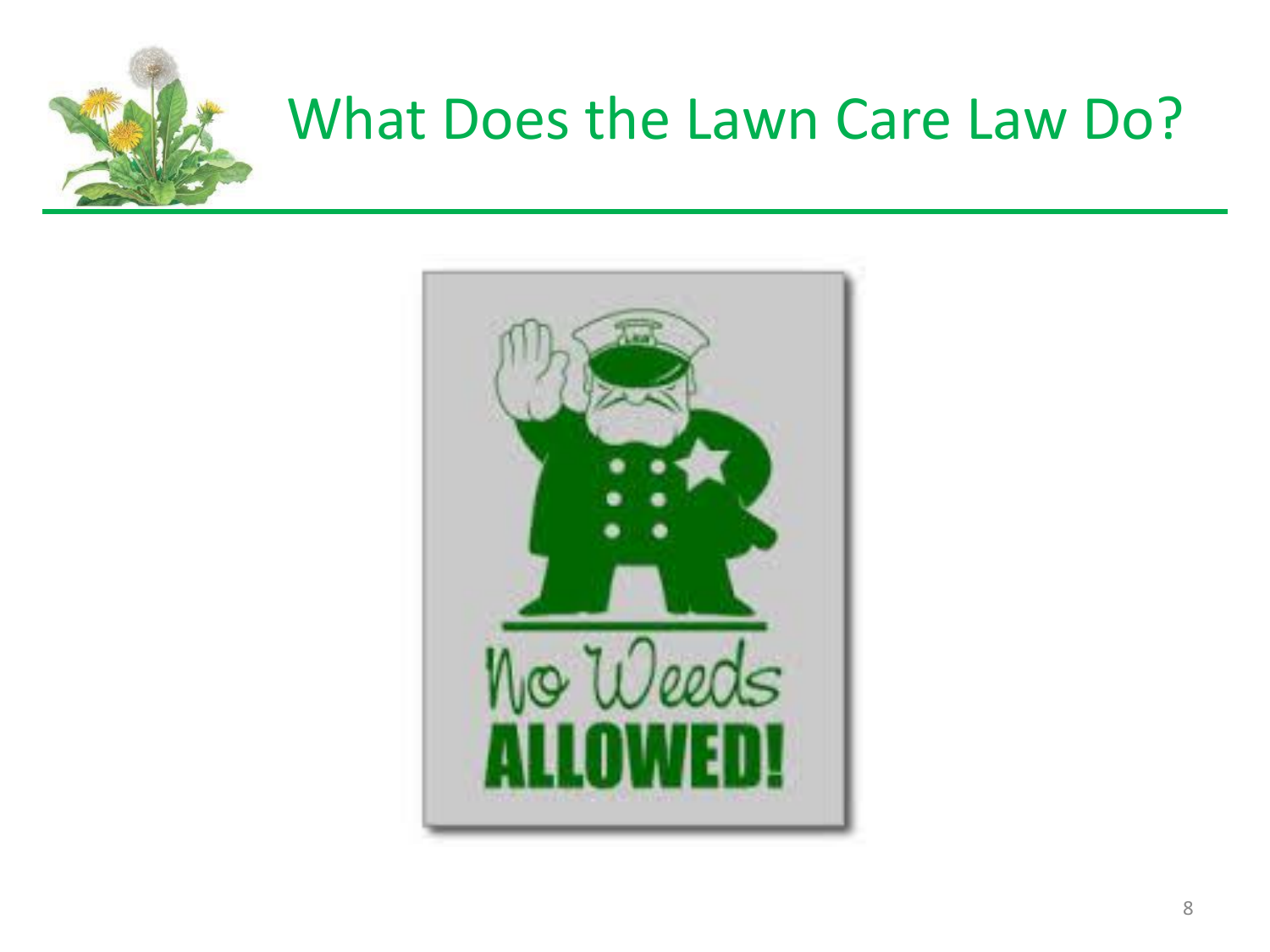

#### What Does the Lawn Care Law Do?

- Provides that only *Listed Pesticides* can be used on lawns, playgrounds, and children's facilities in Montgomery County (subject to exceptions)
- Establishes new notification requirements for pesticide retailers and applicators
- Requires an extensive public outreach and education campaign related to the law and pesticide use
- Expressly bans use of neonicotinoids on County property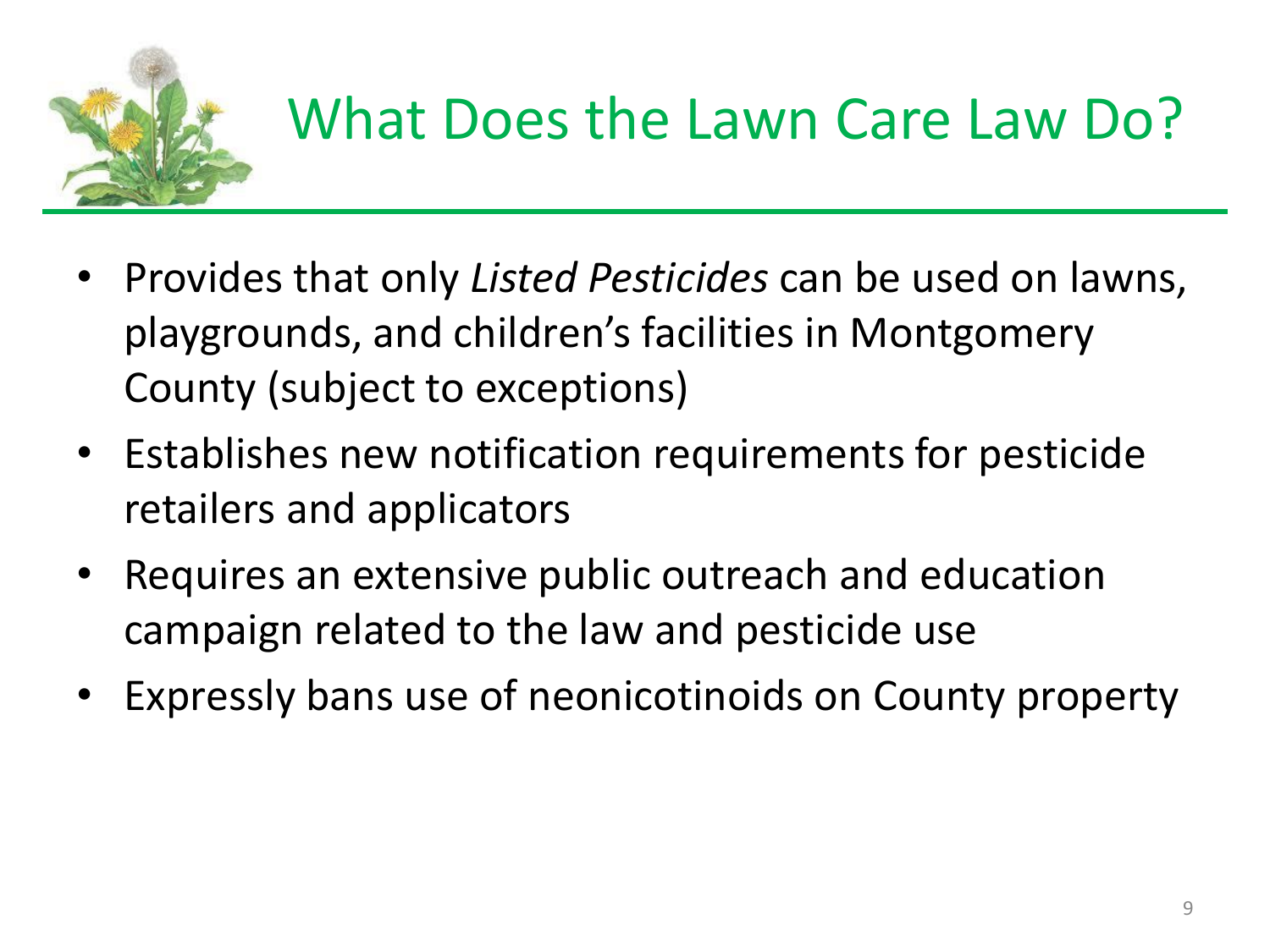

#### What Does the Lawn Care Law Do?

- Provides that only *Listed Pesticides* can be used within 25 feet of a waterbody on Park property (subject to exceptions)
- Requires the Parks Department to implement a pesticidefree parks program:
	- The maintenance of certain parks entirely with listed pesticides
	- A pilot program that involves the use of only listed pesticides on at least five playing fields
	- A plan submitted to the County Council by September 2019 for transitioning to maintenance of all playing fields with only listed pesticides by 2020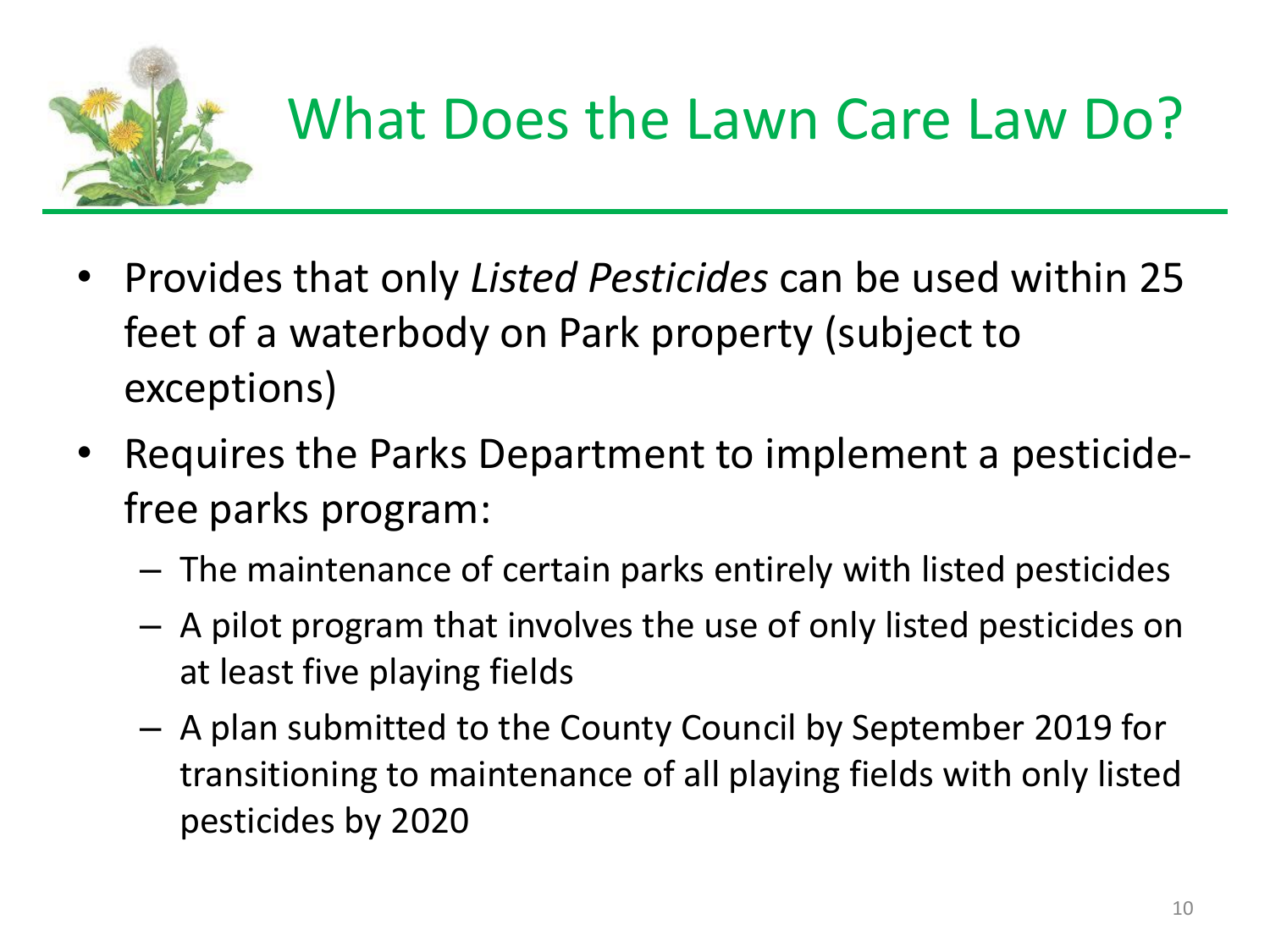

- It doesn't affect which pesticides can be sold in the County
- It doesn't place restrictions on the use of any pesticides in gardens, on shrubs and trees, or on sidewalks/patios
- It doesn't apply to agricultural activities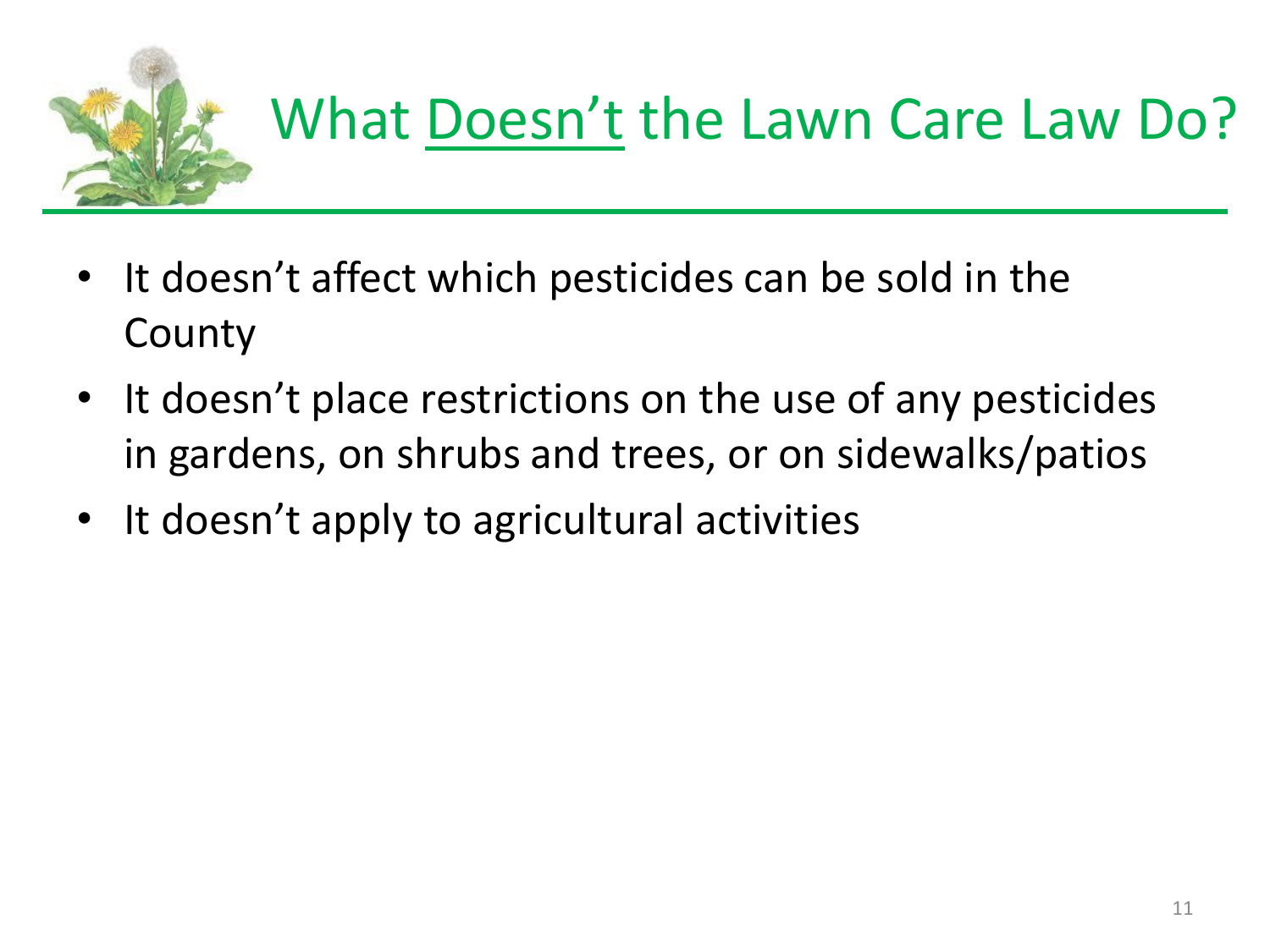

#### What Doesn't the Lawn Care Law Do?

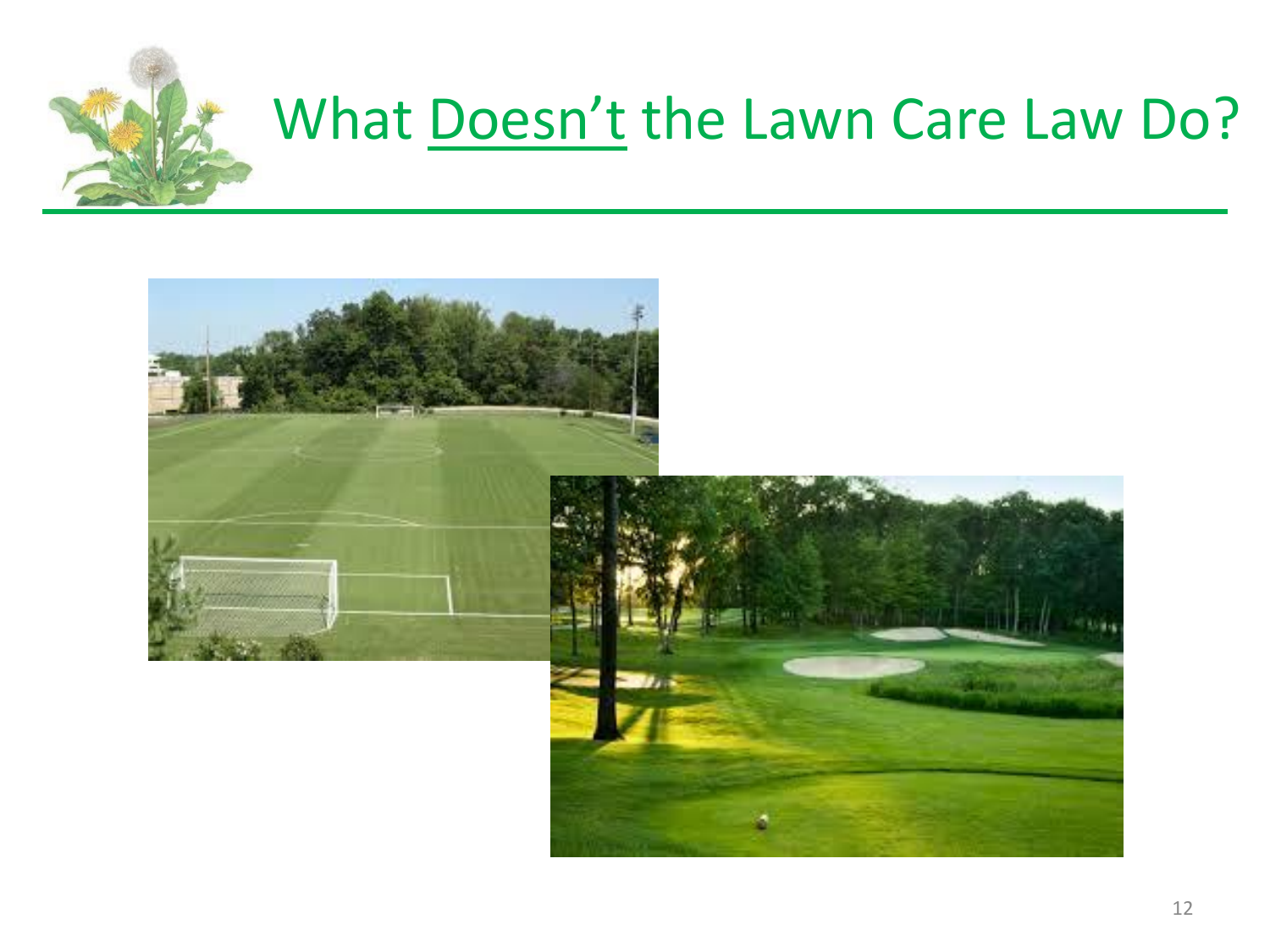

## What Substances Can Be Used on Lawns in the County?

- *Listed pesticide* means:
	- a pesticide the active ingredients of which are recommended by the National Organic Standards Board (NOSB) pursuant to 7 U.S.C. §6518, as amended, and published as the National List at 7 C.F.R. §§205.601 and 205.602
	- a pesticide designated a "minimum risk pesticide" under the Federal Insecticide, Fungicide, and Rodenticide Act (FIFRA) §25(b) and listed in 40 C.F.R. §152.25(f)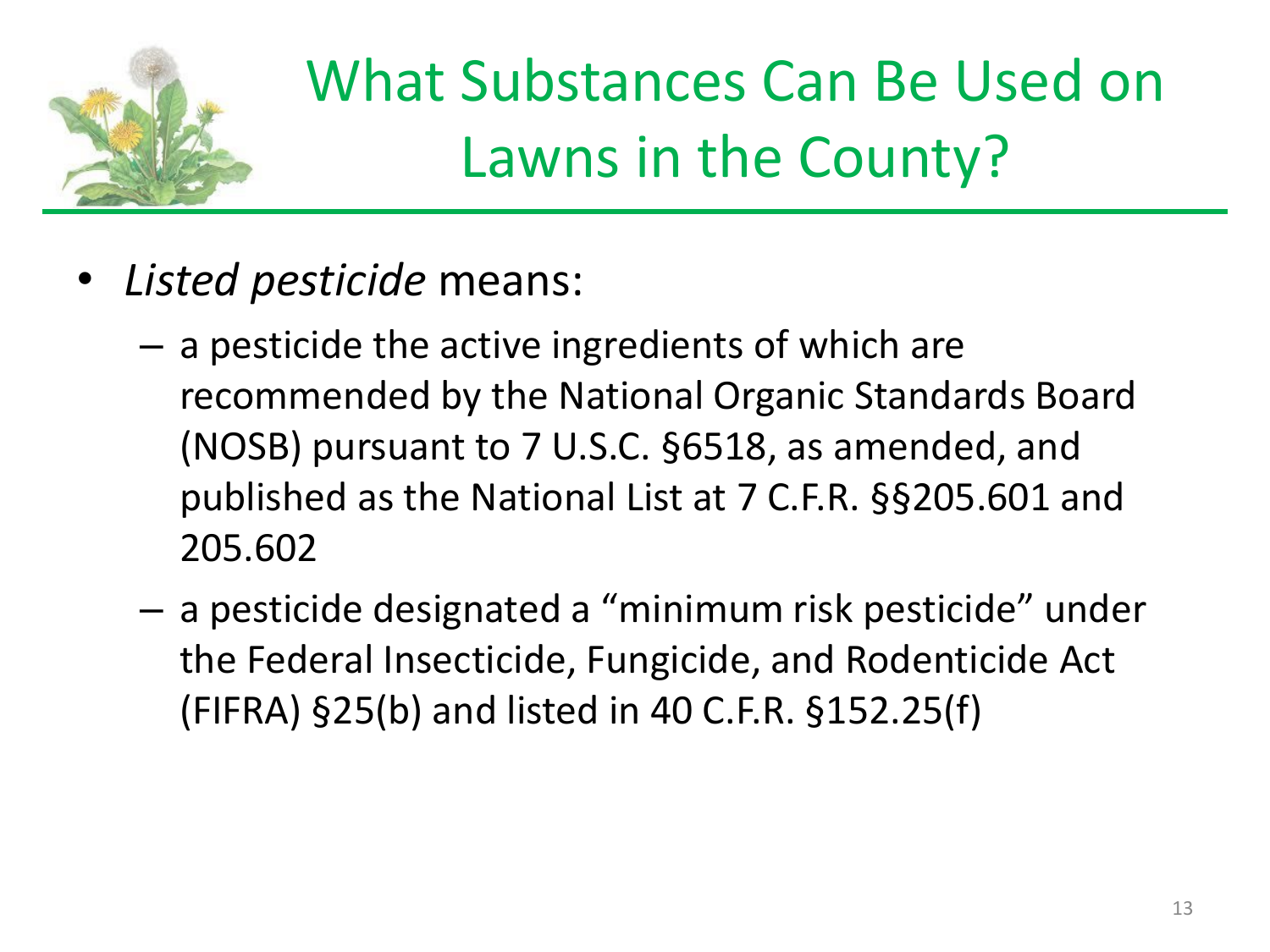

### Exceptions to the Use of Listed Pesticides

- *Registered pesticides* can be used to:
	- control weeds as defined in County Code Chapter 58, Weeds
	- control invasive species as adopted under this law
	- control disease vectors
	- control biting or stinging insects or stinging plants
	- control organisms that threaten the health of trees or shrubs
	- maintain property as part of a utility vegetation management program
	- control indoor pests, if applied around or near the foundation of a building
	- control pests while engaged in agriculture
	- control a pest outbreak that poses an imminent threat to human health or prevent significant economic damage if a registered pesticide is not used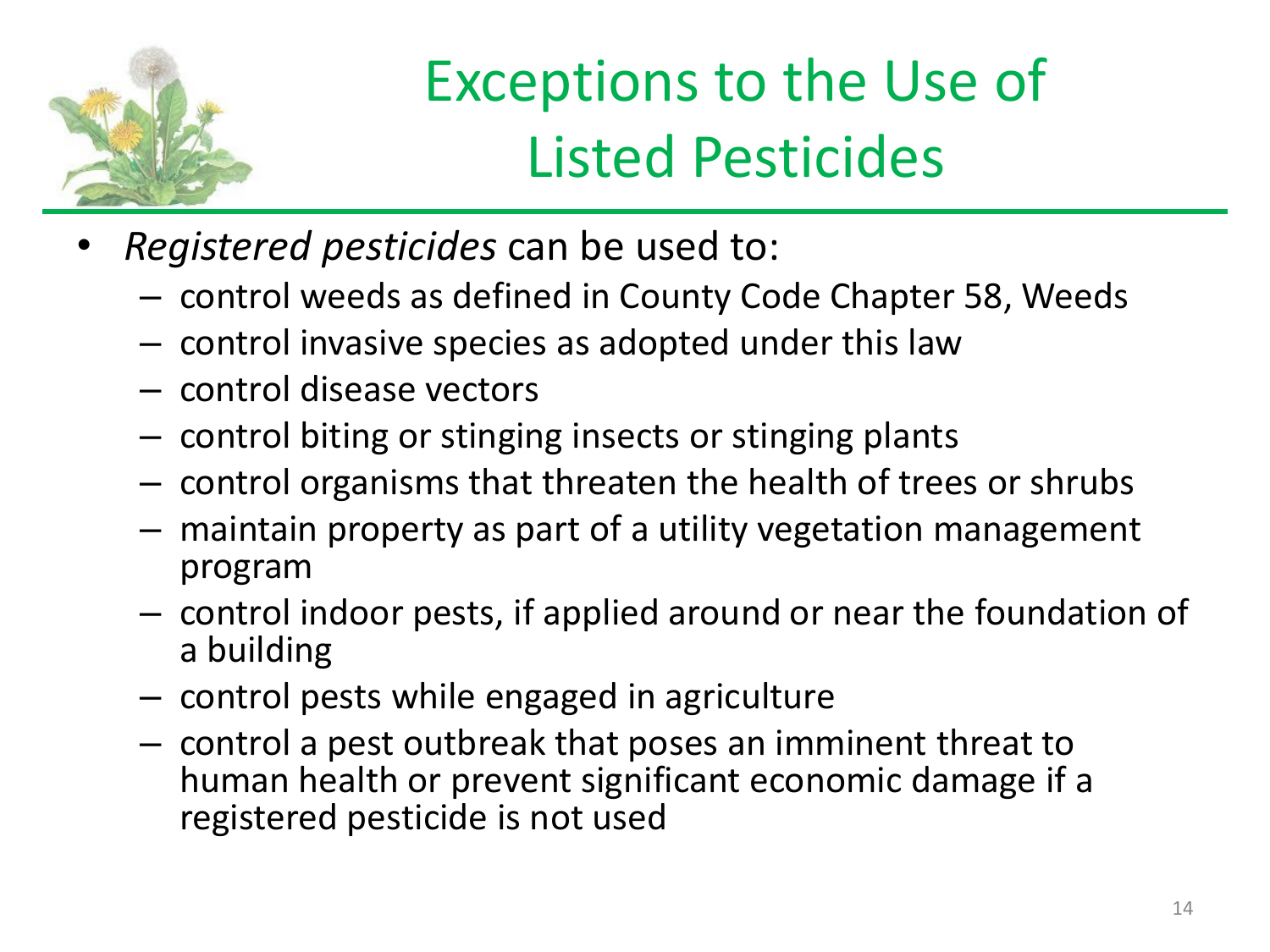

Key Provisions of the Lawn Care Law

- Develop/approve signs and supporting information for retailers that sell pesticides
- Develop information that pesticide applicators must give to customers
- Develop standards for signs that must be posted by pesticide applicators and property owners
- Adopt an integrated pest management (IPM) program for County property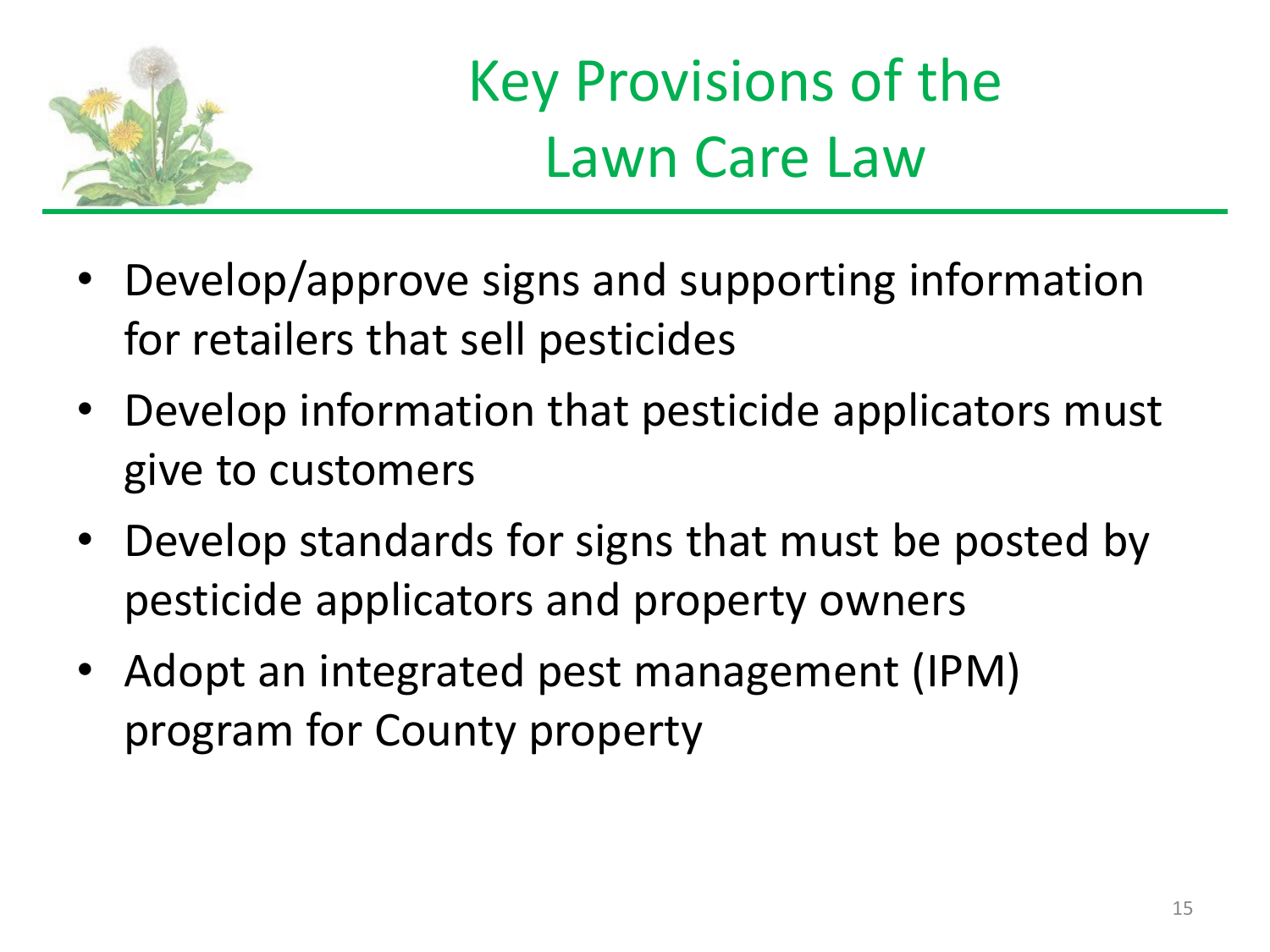

#### Outreach & Education

- Campaign must provide:
	- NOSB and FIFRA 25(B) listed products



- Guidance on best practices for organic lawn care
- Information should be provided:
	- Via mail, websites, radio/television, news releases, County cable, posters and brochures
	- In Spanish, French, Chinese, Korean, Vietnamese and other languages as needed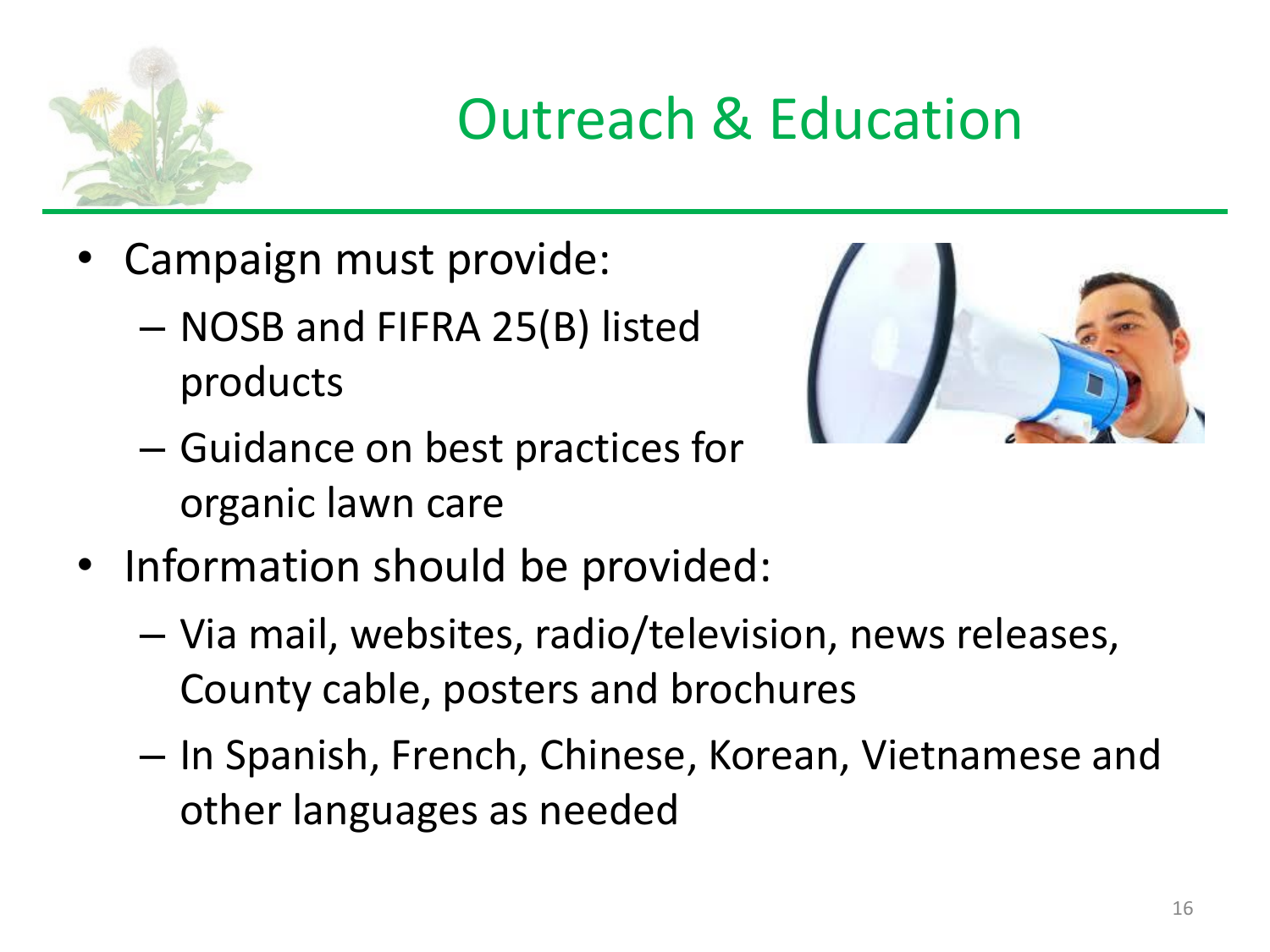

#### NOSB National List 7 C.F.R. §§205.601

#### **§205.601 Synthetic substances allowed for use in organic crop production.**

In accordance with restrictions specified in this section, the following synthetic substances may be used in organic crop production: *Provided,* That, use of such substances do not contribute to contamination of crops, soil, or water. Substances allowed by this section, except disinfectants and sanitizers in paragraph (a) and those substances in paragraphs (c), (j), (k), and (l) of this section, may only be used when the provisions set forth in §205.206(a) through (d) prove insufficient to prevent or control the target pest.

- (a) As algicide, disinfectants, and sanitizer, including irrigation system cleaning systems.
	- (1) Alcohols.
		- (i) Ethanol.

(ii) Isopropanol.

- (2) Chlorine materials—For pre-harvest use, residual chlorine levels in the water in direct crop contact or as water from cleaning irrigation systems applied to soil must not exceed the maximum residual disinfectant limit under the Safe Drinking Water Act, except that chlorine products may be used in edible sprout production according to EPA label directions.
	- (i) Calcium hypochlorite.

(ii) Chlorine dioxide.

(iii) Sodium hypochlorite.

- (3) Copper sulfate—for use as an algicide in aquatic rice systems, is limited to one application per field during any 24-month period. Application rates are limited to those which do not increase baseline soil test values for copper over a timeframe agreed upon by the producer and accredited certifying agent.
- (4) Hydrogen peroxide.
- (5) Ozone gas—for use as an irrigation system cleaner only.
- (6) Peracetic acid—for use in disinfecting equipment, seed, and asexually propagated planting material. Also permitted in hydrogen peroxide formulations as allowed in §205.601(a) at concentration of no more than 6% as indicated on the pesticide product label.
- (7) Soap-based algicide/demossers.

(8) Sodium carbonate peroxyhydrate (CAS #-15630-89-4)—Federal law restricts the use of this substance in food crop production to approved food uses identified on the product label.

- (b) As herbicides, weed barriers, as applicable.
	- (1) Herbicides, soap-based—for use in farmstead maintenance (roadways, ditches, right of ways, building perimeters) and ornamental crops.
	- (2) Mulches.

(i) Newspaper or other recycled paper, without glossy or colored inks.

- (ii) Plastic mulch and covers (petroleum-based other than polyvinyl chloride (PVC)).
- (iii) Biodegradable biobased mulch film as defined in §205.2. Must be produced without organisms or feedstock derived from excluded methods.

(c) As compost feedstocks—Newspapers or other recycled paper, without glossy or colored inks.

- (d) As animal repellents—Soaps, ammonium—for use as a large animal repellant only, no contact with soil or edible portion of crop.
- (e) As insecticides (including acaricides or mite control).
	- (1) Ammonium carbonate—for use as bait in insect traps only, no direct contact with crop or soil.
	- (2) Aqueous potassium silicate (CAS #-1312-76-1)—the silica, used in the manufacture of potassium silicate, must be sourced from naturally occurring sand.
	- (3) Boric acid—structural pest control, no direct contact with organic food or crops.
	- (4) Copper sulfate—for use as tadpole shrimp control in aquatic rice production, is limited to one application per field during any 24-month period. Application rates are limited to levels which do not increase baseline soil test values for copper over a timeframe agreed upon by the producer and accredited certifying agent.
	- (5) Elemental sulfur.
	- (6) Lime sulfur—including calcium polysulfide.
	- (8) Soaps, insecticidal.
	- (9) Sticky traps/barriers.
	- (10) Sucrose octanoate esters (CAS #s—42922-74-7; 58064-47-4)—in accordance with approved labeling.
- (f) As insect management. Pheromones.
- (g) As rodenticides. Vitamin D<sub>3</sub>.
- (h) As slug or snail bait. Ferric phosphate (CAS # 10045-86-0).
- (i) As plant disease control.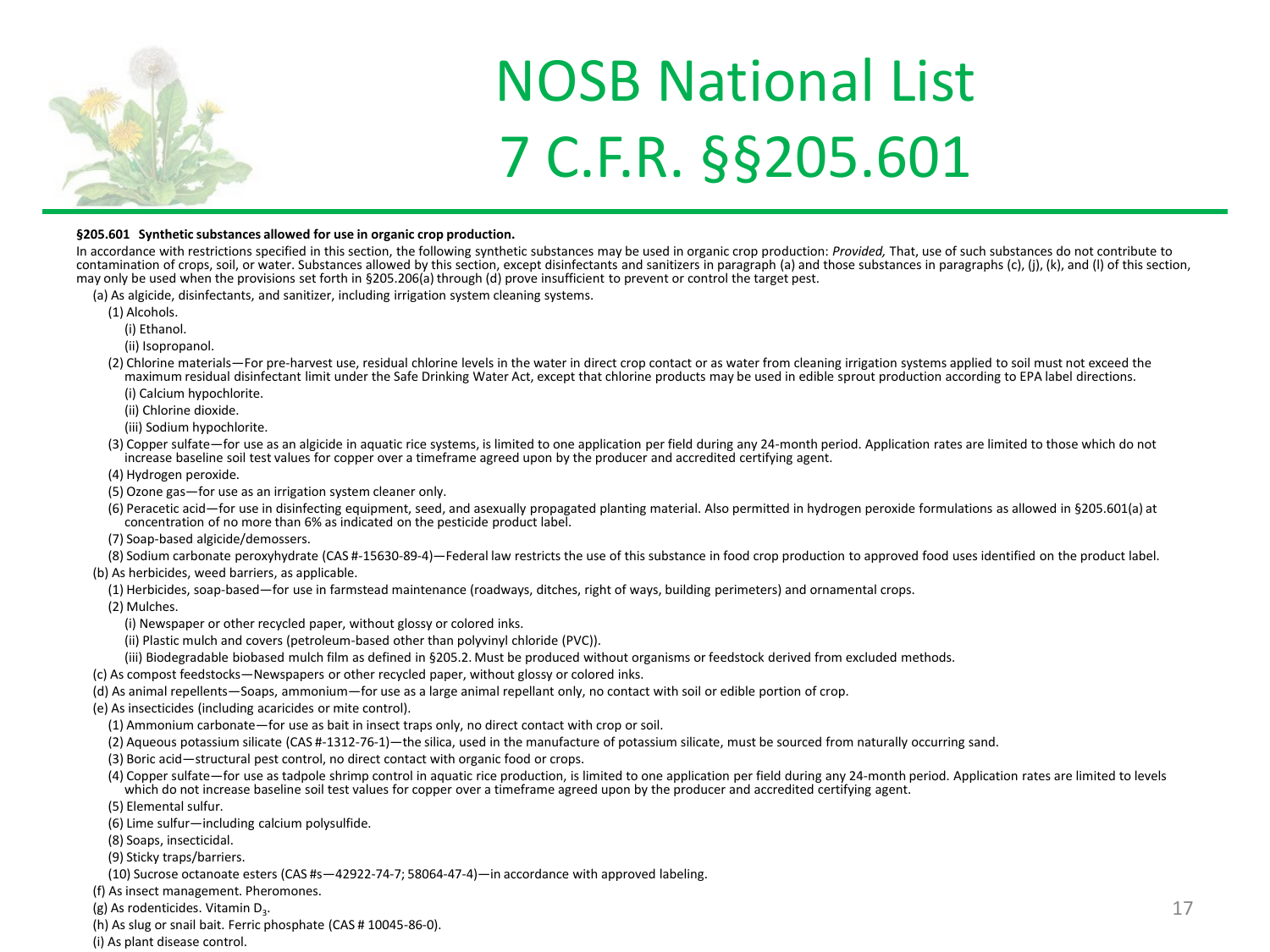

## FIFRA §25(b) 40 C.F.R. §152.25(f)

| Label display name | Chemical name       | <b>Specifications</b>  | <b>I</b> CAS No. |
|--------------------|---------------------|------------------------|------------------|
| Castor oil         | Castor oil          | <b>United States</b>   | 8001-79-4        |
|                    |                     | Pharmacopeia           |                  |
|                    |                     | (U.S.P.) or equivalent |                  |
| Cedarwood oil      | Cedarwood oil       |                        | 85085-29-6       |
|                    | (China)             |                        |                  |
| Cedarwood oil      | Cedarwood oil       |                        | 68990-83-0       |
|                    | (Texas)             |                        |                  |
| Cedarwood oil      | Cedarwood oil       |                        | 8000-27-9        |
|                    | (Virginia)          |                        |                  |
| Cinnamon           | Cinnamon            |                        | N/A              |
| Cinnamon oil       | Cinnamon oil        |                        | 8015-91-6        |
| Citric acid        | 2-Hydroxypropane-   |                        | 77-92-9          |
|                    | 1,2,3-tricarboxylic |                        |                  |
|                    | acid                |                        |                  |
| Citronella         | Citronella          |                        | N/A              |
| Citronella oil     | Citronella oil      |                        | 8000-29-1        |
| Cloves             | Cloves              |                        | N/A              |
| Clove oil          | Clove oil           |                        | 8000-34-8        |
| Corn gluten meal   | Corn gluten meal    |                        | 66071-96-3       |
| Corn oil           | Corn oil            |                        | 8001-30-7        |
| Cornmint           | Cornmint            |                        | N/A              |
| Cornmint oil       | Cornmint oil        |                        | 68917-18-0       |
| Cottonseed oil     | Cottonseed oil      |                        | 8001-29-4        |
| Dried blood        | Dried blood         |                        | 68991-49-9       |
| Eugenol            | 4-Allyl-2-          |                        | 97-53-0          |
|                    | methoxyphenol       |                        |                  |
| Garlic             | Garlic              |                        | N/A              |
| Garlic oil         | Garlic oil          |                        | 8000-78-0        |
| Geraniol           | $(2E)-3,7-$         |                        | $106 - 24 - 1$   |
|                    | Dimethylocta-2,6-   |                        |                  |
|                    | dien-1-ol           |                        |                  |
| Geranium oil       | Geranium oil        |                        | 8000-46-2        |
| Lauryl sulfate     | Lauryl sulfate      |                        | 151-41-7         |
| Lemongrass oil     | Lemongrass oil      |                        | 8007-02-1        |
| Linseed oil        | Linseed oil         |                        | 8001-26-1        |
| Malic acid         | 2-                  |                        | 6915-15-7        |
|                    | Hydroxybutanedioic  |                        |                  |
|                    | acid                |                        |                  |
| Peppermint         | Peppermint          |                        | N/A              |
| Peppermint oil     | Peppermint oil      |                        | 8006-90-4        |
|                    |                     |                        |                  |
|                    |                     |                        |                  |

| Label display name                                           | Chemical name                                               | CAS No.     |
|--------------------------------------------------------------|-------------------------------------------------------------|-------------|
| Acetyl tributyl citrate                                      | Citric acid, 2-(acetyloxy)-,<br>tributyl ester              | 77-90-7     |
| Agar                                                         | Agar                                                        | 9002-18-0   |
| Almond hulls                                                 | Almond hulls                                                | N/A         |
| Almond oil                                                   | Oils, almond                                                | 8007-69-0   |
| Almond shells                                                | Almond shells                                               | N/A         |
| alpha-Cyclodextrin                                           | alpha-Cyclodextrin                                          | 10016-20-3  |
| Aluminatesilicate                                            | Aluminatesilicate                                           | 1327-36-2   |
| Aluminum magnesium<br>silicate                               | Silicic acid, aluminum<br>magnesium salt                    | 1327-43-1   |
| Aluminum potassium sodium Silicic acid, aluminum<br>silicate | potassium sodium salt                                       | 12736-96-8  |
| Aluminum silicate                                            | Aluminum silicate                                           | 1335-30-4   |
| Aluminum sodium silicate                                     | Silicic acid, aluminum sodium 1344-00-9<br>salt             |             |
| Aluminum sodium silicate                                     | Silicic acid (H4 SiO4),<br>aluminum sodium salt (1:1:1)     | 12003-51-9  |
| Ammonium benzoate                                            | Benzoic acid, ammonium salt 1863-63-4                       |             |
| Ammonium stearate                                            | Octadecanoic acid,<br>ammonium salt                         | 1002-89-7   |
| Amylopectin, acid-<br>hydrolyzed, 1-<br>octenylbutanedioate  | Amylopectin, acid-<br>hydrolyzed, 1-<br>octenylbutanedioate | 113894-85-2 |
| Amylopectin, hydrogen 1-<br>octadecenylbutanedioate          | Amylopectin, hydrogen 1-<br>octadecenylbutanedioate         | 125109-81-1 |
| Animal glue                                                  | Animal glue                                                 | N/A         |
| Ascorbyl palmitate                                           | Ascorbyl palmitate                                          | 137-66-6    |
| Attapulgite-type clay                                        | Attapulgite-type clay                                       | 12174-11-7  |
| <b>Beeswax</b>                                               | Beeswax                                                     | 8012-89-3   |
| Bentonite                                                    | Bentonite                                                   | 1302-78-9   |
| Bentonite, sodian                                            | Bentonite, sodian                                           | 85049-30-5  |
| beta-Cyclodextrin                                            | beta-Cyclodextrin                                           | 7585-39-9   |
| <b>Bone meal</b>                                             | Bone meal                                                   | 68409-75-6  |
| <b>Bran</b>                                                  | Bran                                                        | N/A         |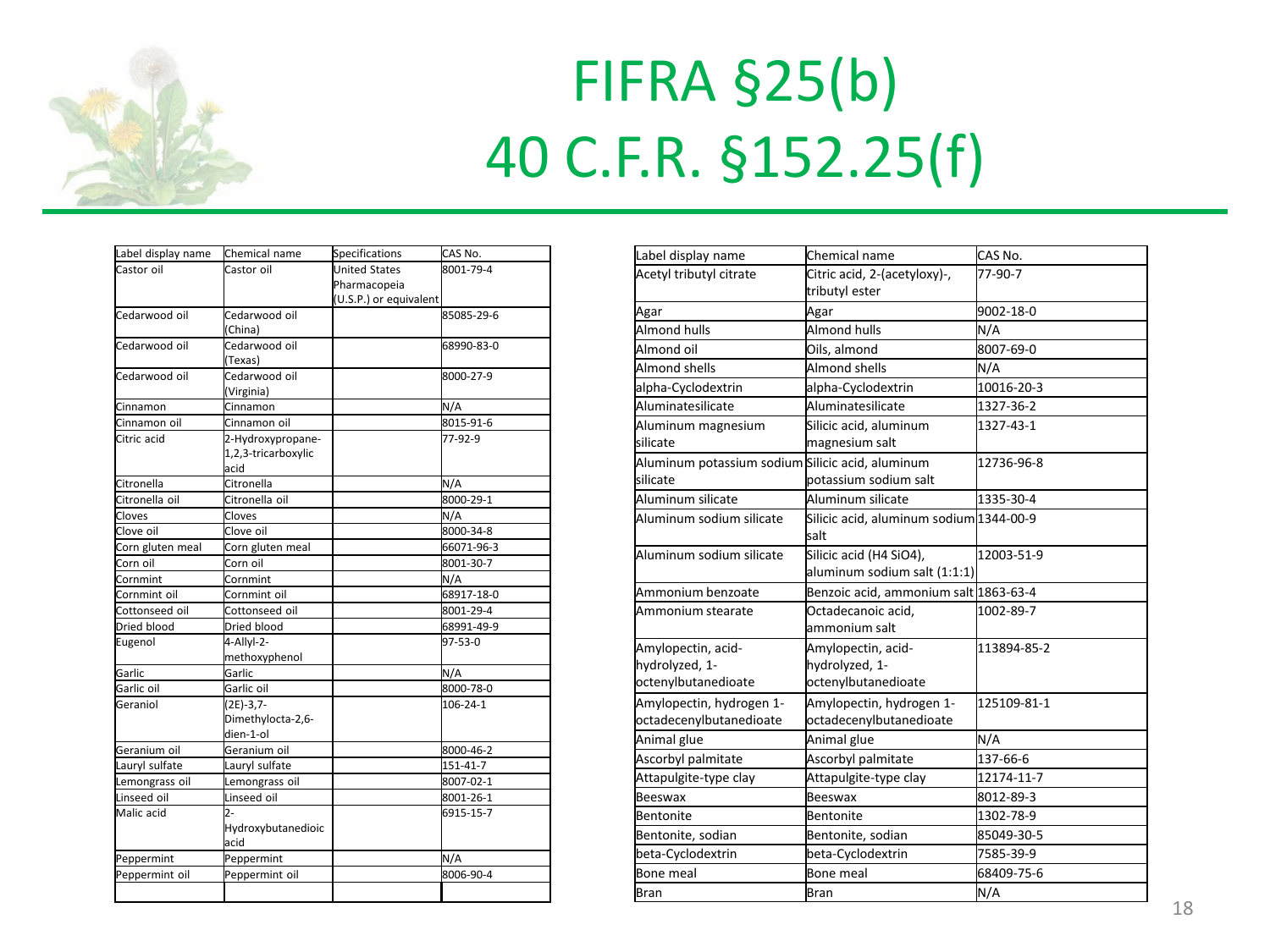

#### Outreach & Education

- Provide information on requirements of the law
- Focus on organic lawn care practices
- Partner with:
	- Municipal, community, and homeowner associations
	- Property management companies
	- Lawn care providers
	- Pesticide retailers
	- Residents/businesses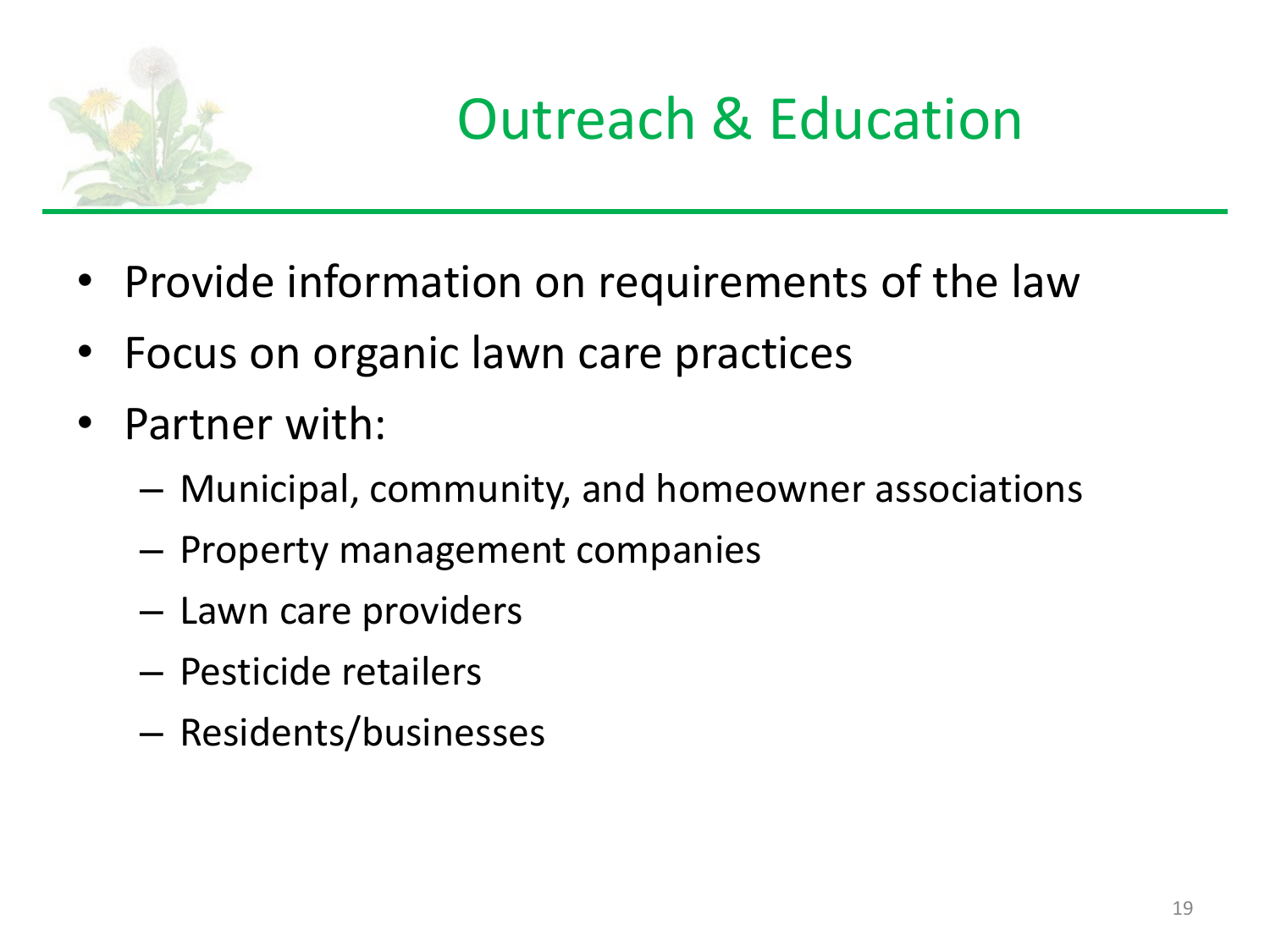

#### Enforcement

- Enforcement will be done by existing Environmental Compliance staff
- Different approach for different audiences
	- Pesticide Applicators
	- Pesticide Retailers
	- Residents/Businesses
- Phased approach
	- Education, notice of violation, citation
	- Letter/email, phone call, site visit